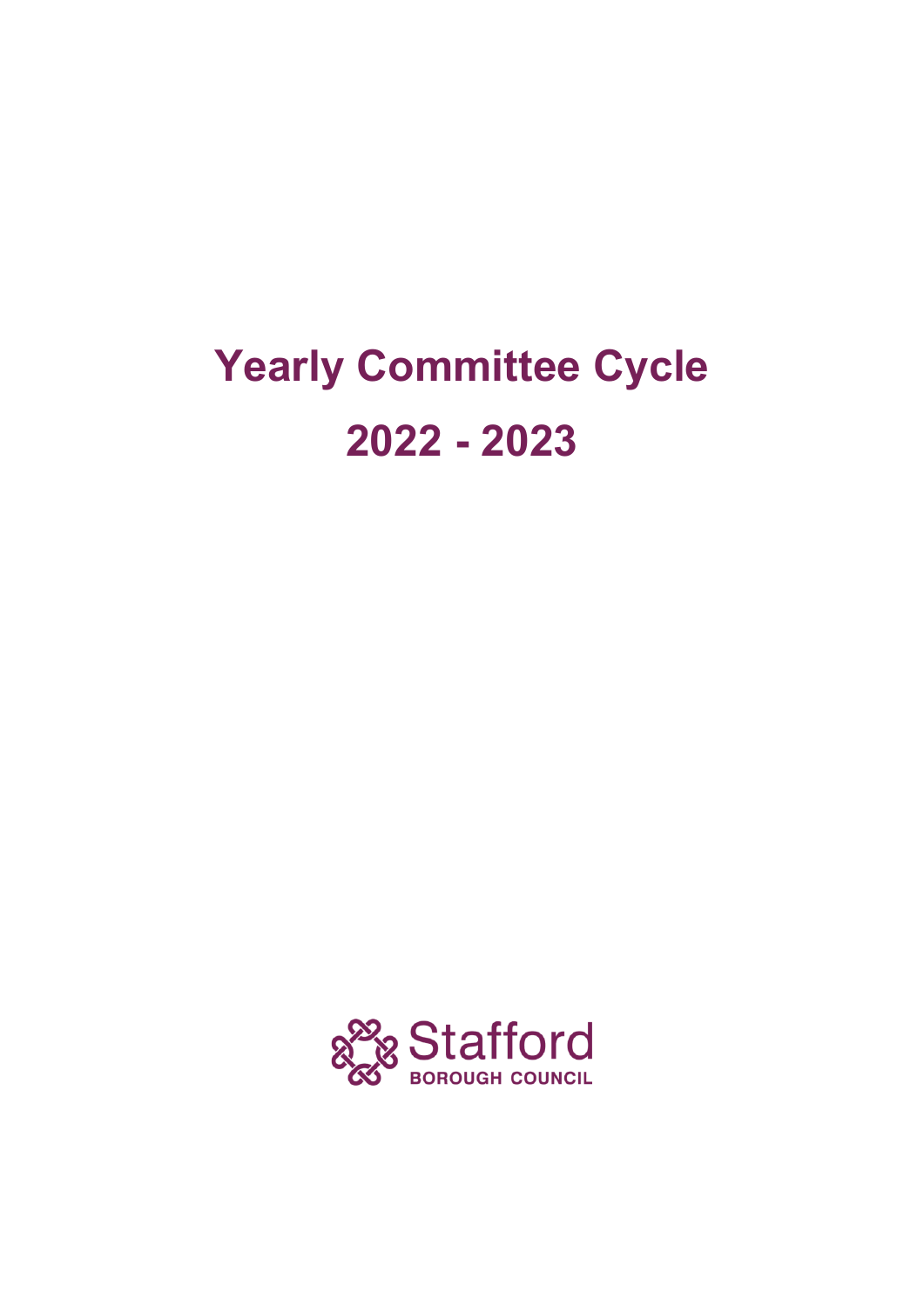## **Contents**

| 2022         |                           | 1              |
|--------------|---------------------------|----------------|
|              | <b>May</b>                | 1              |
|              | June                      | $\overline{2}$ |
|              | July                      | $\overline{2}$ |
|              | <b>August</b>             | 3              |
|              | September                 | $\overline{4}$ |
|              | October                   | 5              |
|              | November                  | 6              |
|              | <b>December</b>           | $\overline{7}$ |
| 2023         |                           | 8              |
|              | January                   | 8              |
|              | February                  | 8              |
|              | <b>March</b>              | 9              |
|              | April                     | 10             |
|              | <b>May</b>                | 11             |
| <b>NOTE:</b> | School Holidays 2022-2023 | 12             |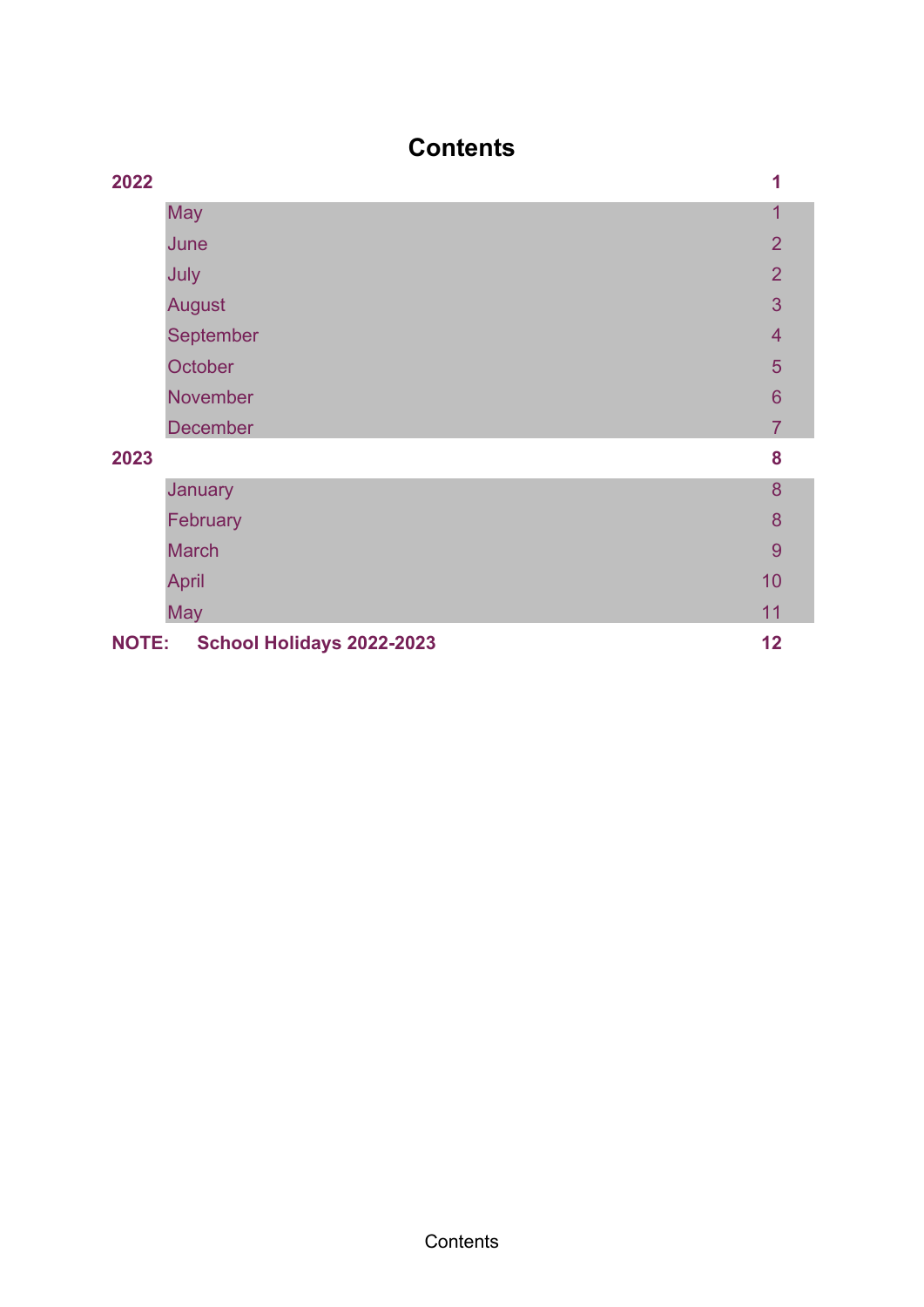## **Please Note: All meetings start at 6.30pm unless otherwise indicated**

## <span id="page-2-0"></span>**2022**

<span id="page-2-1"></span>

| <b>May</b>                                                                 |                                                                                              |                                                                    |                     |
|----------------------------------------------------------------------------|----------------------------------------------------------------------------------------------|--------------------------------------------------------------------|---------------------|
| Sunday<br>Monday<br>Tuesday<br>Wednesday<br>Thursday<br>Friday<br>Saturday | 1<br>$\overline{2}$<br>$\mathfrak{S}$<br>$\overline{\mathbf{4}}$<br>5<br>6<br>$\overline{7}$ | <b>Bank Holiday</b><br><b>Planning Committee</b><br><b>Cabinet</b> |                     |
| Sunday<br>Monday<br>Tuesday<br>Wednesday<br>Thursday<br>Friday<br>Saturday | 8<br>9<br>10<br>11<br>12<br>13<br>14                                                         | <b>Council (Mayor Making) (10.30am)</b>                            |                     |
| Sunday<br>Monday<br>Tuesday<br>Wednesday<br>Thursday<br>Friday<br>Saturday | 15<br>16<br>17<br>18<br>19<br>20<br>21                                                       | <b>Council (Appointments) (7.00pm)</b>                             | <b>Call-in Ends</b> |
| Sunday<br>Monday<br>Tuesday<br>Wednesday<br>Thursday<br>Friday<br>Saturday | 22<br>23<br>24<br>25<br>26<br>27<br>28                                                       | <b>Planning Committee</b>                                          |                     |
| Sunday<br>Monday<br>Tuesday                                                | 29<br>30<br>31                                                                               |                                                                    |                     |

#### Updated 23/6/2022 12:12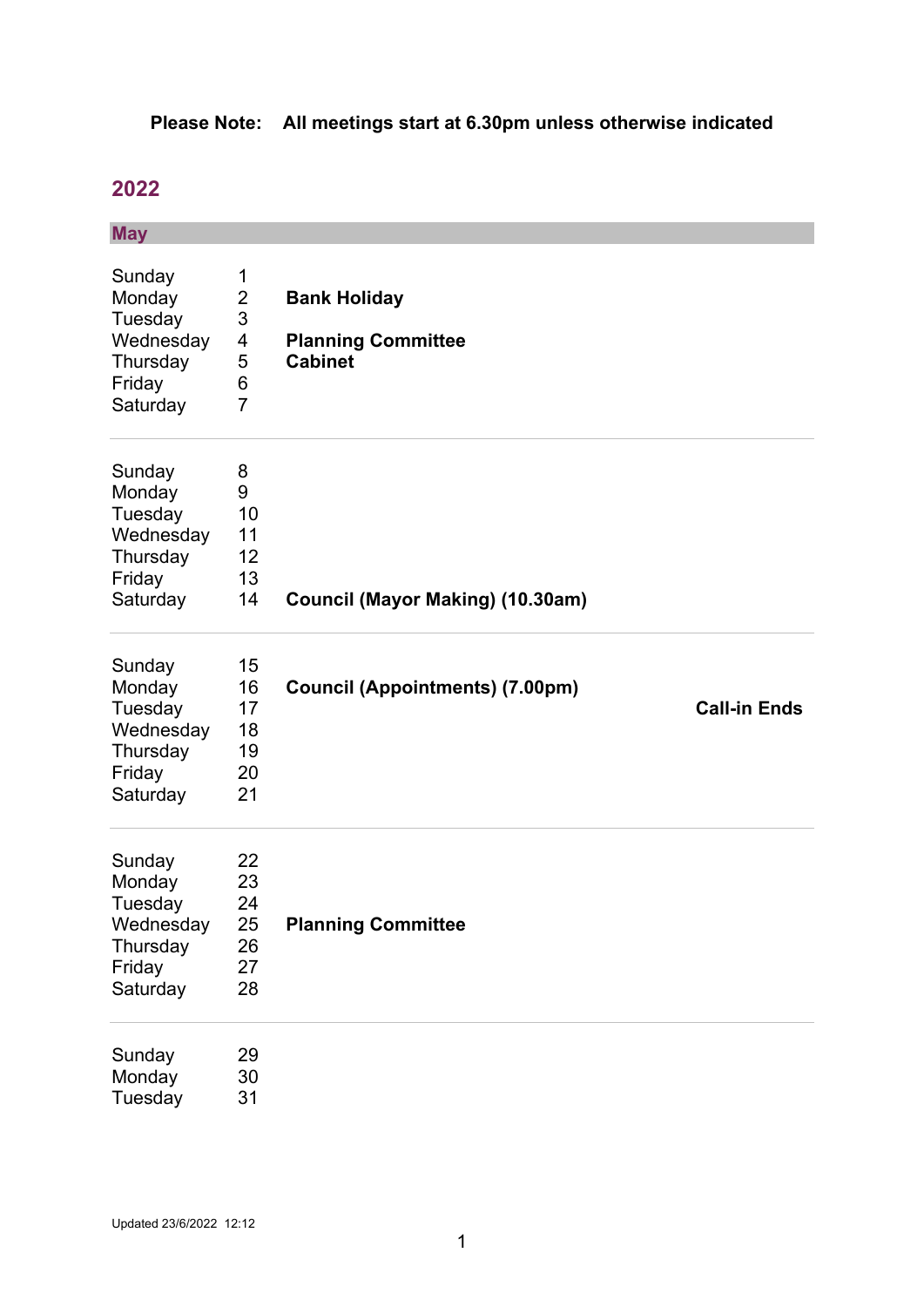<span id="page-3-1"></span><span id="page-3-0"></span>

| June                                                                       |                                                |                                                                                                       |
|----------------------------------------------------------------------------|------------------------------------------------|-------------------------------------------------------------------------------------------------------|
| Wednesday<br>Thursday<br>Friday<br>Saturday                                | 1<br>$\overline{2}$<br>3<br>$\overline{4}$     | <b>Bank Holiday</b><br><b>Bank Holiday</b>                                                            |
| Sunday<br>Monday<br>Tuesday<br>Wednesday<br>Thursday<br>Friday<br>Saturday | 5<br>6<br>$\overline{7}$<br>8<br>9<br>10<br>11 | <b>Special Planning Committee (10.45am)</b><br><b>Resources Scrutiny Committee</b><br><b>Cabinet</b>  |
| Sunday<br>Monday<br>Tuesday<br>Wednesday<br>Thursday<br>Friday<br>Saturday | 12<br>13<br>14<br>15<br>16<br>17<br>18         | <b>Planning Committee</b>                                                                             |
| Sunday<br>Monday<br>Tuesday<br>Wednesday<br>Thursday<br>Friday<br>Saturday | 19<br>20<br>21<br>22<br>23<br>24<br>25         | <b>Call-in Ends</b>                                                                                   |
| Sunday<br>Monday<br>Tuesday<br>Wednesday<br>Thursday                       | 26<br>27<br>28<br>29<br>30                     | <b>Economic Development and Planning Scrutiny Committee;</b><br><b>Licensing Sub Committee (10am)</b> |
| July                                                                       |                                                |                                                                                                       |
| Friday<br>Saturday                                                         | 1<br>$\overline{2}$                            |                                                                                                       |
| Sunday<br>Monday                                                           | 3<br>4                                         |                                                                                                       |
| Updated 23/6/2022 12:12                                                    |                                                |                                                                                                       |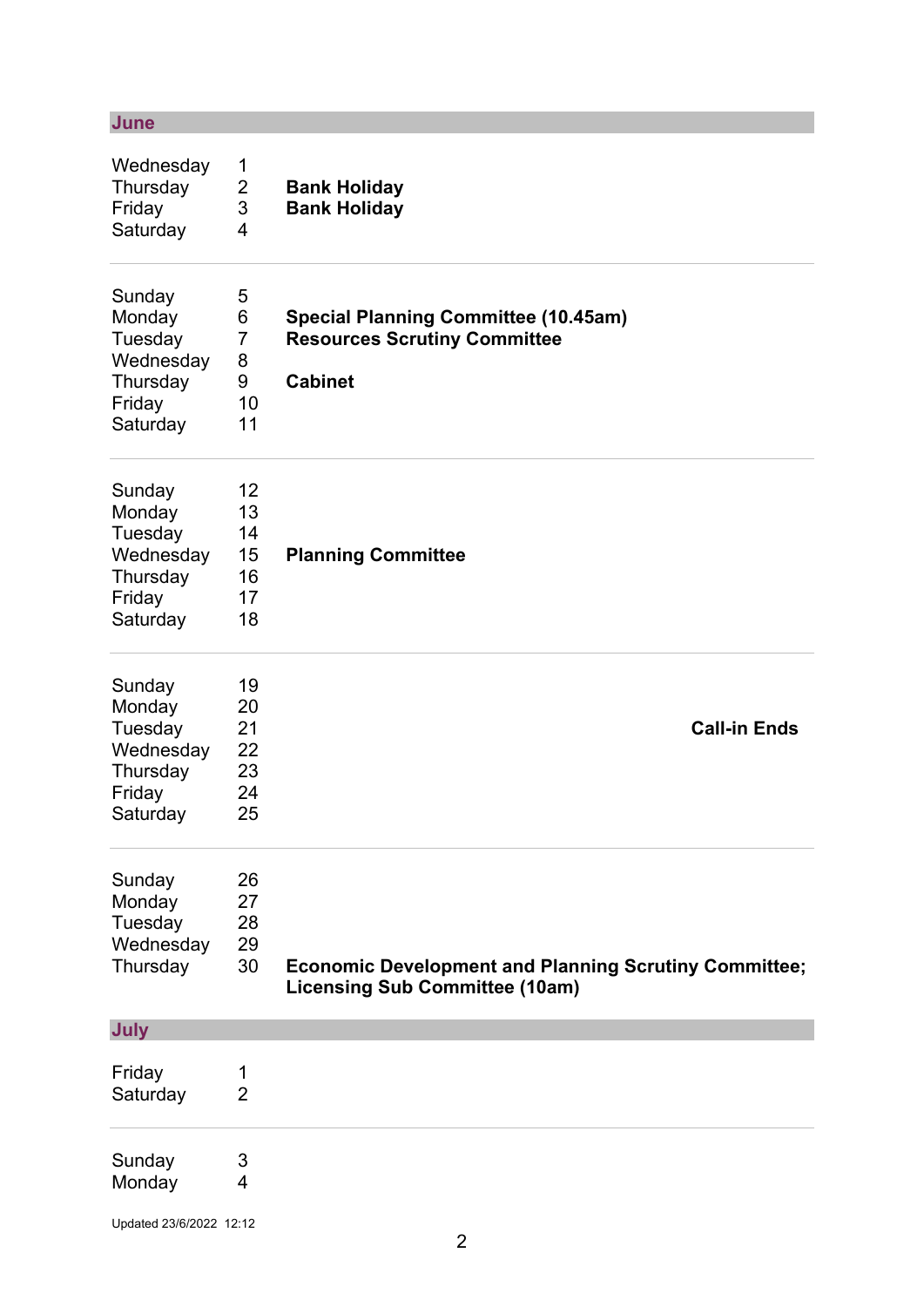<span id="page-4-0"></span>

| Tuesday<br>Wednesday<br>Thursday<br>Friday<br>Saturday                     | 5<br>6<br>$\overline{7}$<br>8<br>9                       | <b>Planning Committee (Cancelled)</b><br><b>Cabinet</b>          |                     |
|----------------------------------------------------------------------------|----------------------------------------------------------|------------------------------------------------------------------|---------------------|
| Sunday<br>Monday<br>Tuesday<br>Wednesday<br>Thursday<br>Friday<br>Saturday | 10<br>11<br>12<br>13<br>14<br>15<br>16                   | <b>Community Wellbeing Scrutiny Committee</b>                    |                     |
| Sunday<br>Monday<br>Tuesday<br>Wednesday<br>Thursday<br>Friday<br>Saturday | 17<br>18<br>19<br>20<br>21<br>22<br>23                   | Council (7.00pm)                                                 | <b>Call-In Ends</b> |
| Sunday<br>Monday<br>Tuesday<br>Wednesday<br>Thursday<br>Friday<br>Saturday | 24<br>25<br>26<br>27<br>28<br>29<br>30                   | <b>Audit and Accounts Committee</b><br><b>Planning Committee</b> |                     |
| Sunday<br><b>August</b>                                                    | 31                                                       |                                                                  |                     |
| Monday<br>Tuesday<br>Wednesday<br>Thursday<br>Friday<br>Saturday           | 1<br>$\frac{2}{3}$<br>$\overline{\mathcal{L}}$<br>5<br>6 | <b>Cabinet</b>                                                   |                     |
| Sunday<br>Monday<br>Tuesday                                                | 7<br>8<br>9                                              |                                                                  |                     |
| Updated 23/6/2022 12:12                                                    |                                                          |                                                                  |                     |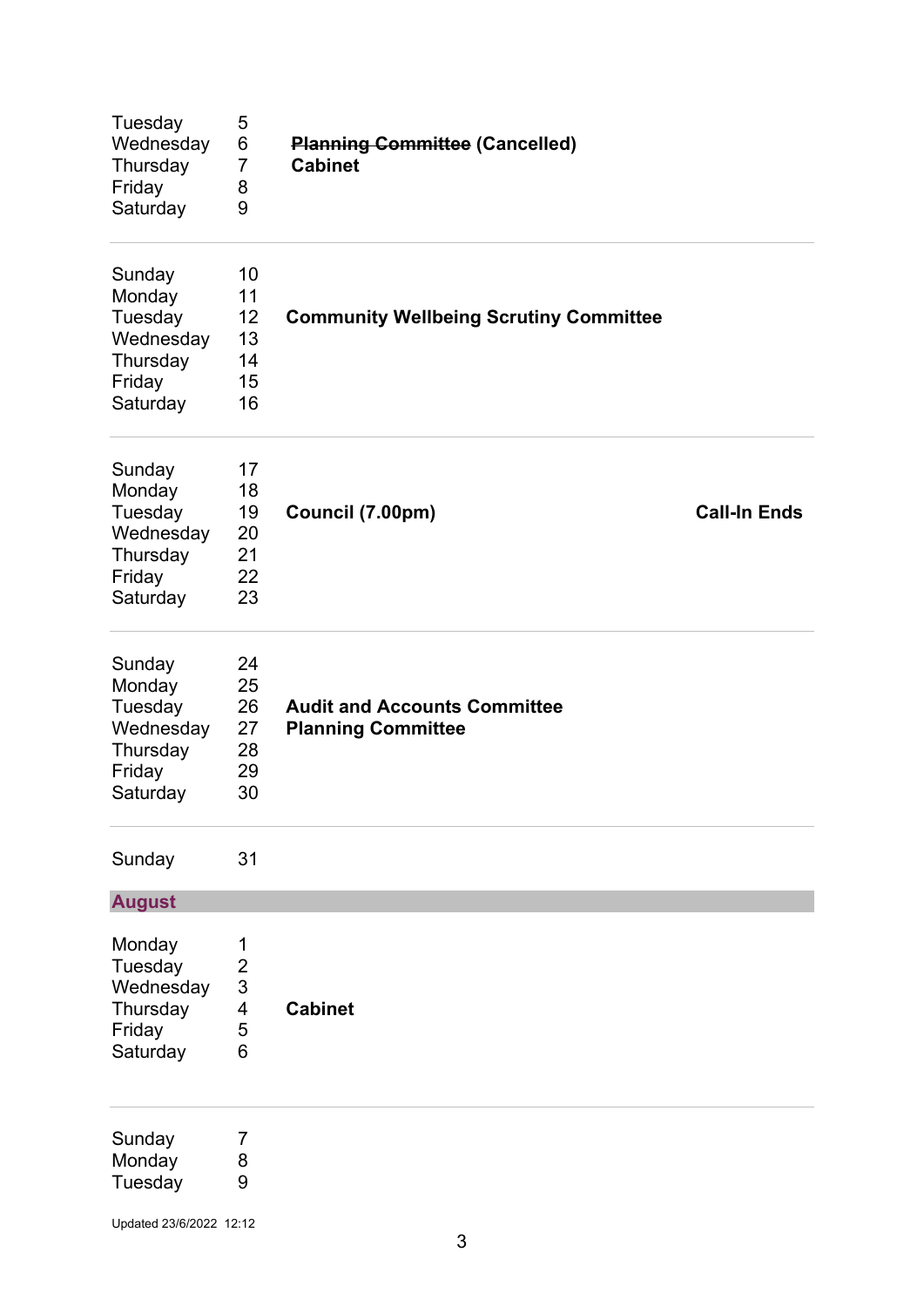<span id="page-5-0"></span>

| Wednesday<br>Thursday<br>Friday<br>Saturday                                | 10<br>11<br>12<br>13                          |                                                             |
|----------------------------------------------------------------------------|-----------------------------------------------|-------------------------------------------------------------|
| Sunday<br>Monday<br>Tuesday<br>Wednesday<br>Thursday<br>Friday<br>Saturday | 14<br>15<br>16<br>17<br>18<br>19<br>20        | <b>Call-In Ends</b><br><b>Planning Committee</b>            |
| Sunday<br>Monday<br>Tuesday<br>Wednesday<br>Thursday<br>Friday<br>Saturday | 21<br>22<br>23<br>24<br>25<br>26<br>27        | <b>Resources Scrutiny Committee</b>                         |
| Sunday<br>Monday<br>Tuesday<br>Wednesday                                   | 28<br>29<br>30<br>31                          | <b>Bank Holiday</b>                                         |
| <b>September</b>                                                           |                                               |                                                             |
| Thursday<br>Friday<br>Saturday                                             | 1<br>$\overline{2}$<br>3                      | <b>Economic Development and Planning Scrutiny Committee</b> |
| Sunday<br>Monday<br>Tuesday<br>Wednesday<br>Thursday<br>Friday<br>Saturday | 4<br>5<br>6<br>$\overline{7}$<br>8<br>9<br>10 | <b>Planning Committee</b><br><b>Cabinet</b>                 |
| Sunday<br>Monday<br>Tuesday<br>Wednesday<br>Thursday                       | 11<br>12<br>13<br>14<br>15                    | Council (7.00pm)                                            |
| Updated 23/6/2022 12:12                                                    |                                               |                                                             |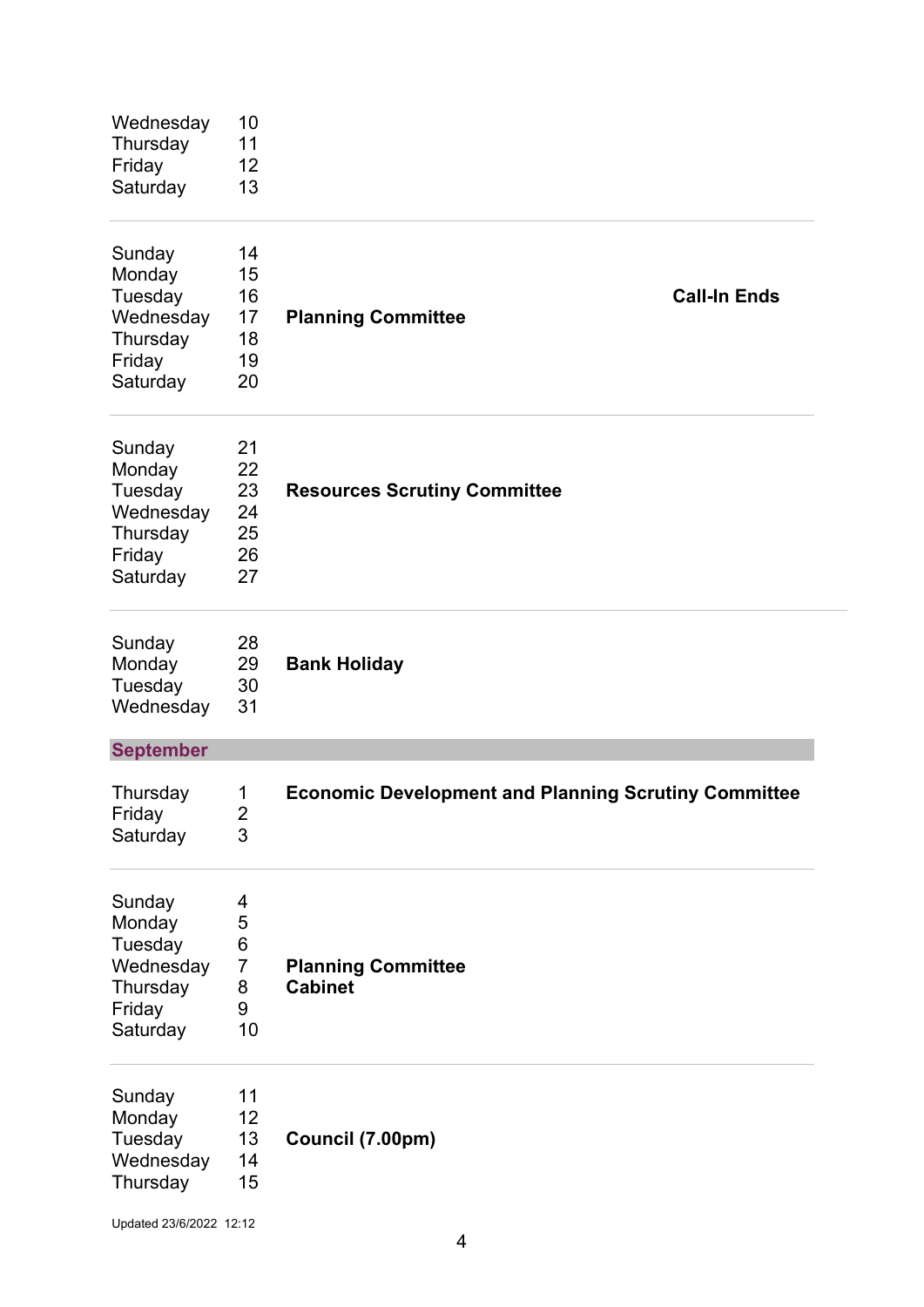<span id="page-6-0"></span>

| Friday<br>Saturday                                                         | 16<br>17                               |                                               |                     |
|----------------------------------------------------------------------------|----------------------------------------|-----------------------------------------------|---------------------|
| Sunday<br>Monday<br>Tuesday<br>Wednesday<br>Thursday<br>Friday<br>Saturday | 18<br>19<br>20<br>21<br>22<br>23<br>24 | <b>Community Wellbeing Scrutiny Committee</b> | <b>Call-in Ends</b> |
| Sunday<br>Monday<br>Tuesday<br>Wednesday<br>Thursday<br>Friday             | 25<br>26<br>27<br>28<br>29<br>30       | <b>Planning Committee</b>                     |                     |
| <b>October</b>                                                             |                                        |                                               |                     |
| Saturday                                                                   | $\mathbf 1$                            |                                               |                     |
| Sunday<br>Monday<br>Tuesday<br>Wednesday<br>Thursday<br>Friday<br>Saturday | 2<br>3<br>4<br>5<br>6<br>7<br>8        | <b>Cabinet</b>                                |                     |
| Sunday<br>Monday<br>Tuesday<br>Wednesday<br>Thursday<br>Friday<br>Saturday | 9<br>10<br>11<br>12<br>13<br>14<br>15  |                                               |                     |
| Sunday<br>Monday<br>Tuesday<br>Wednesday<br>Thursday<br>Friday<br>Saturday | 16<br>17<br>18<br>19<br>20<br>21<br>22 | <b>Planning Committee</b>                     | <b>Call-in Ends</b> |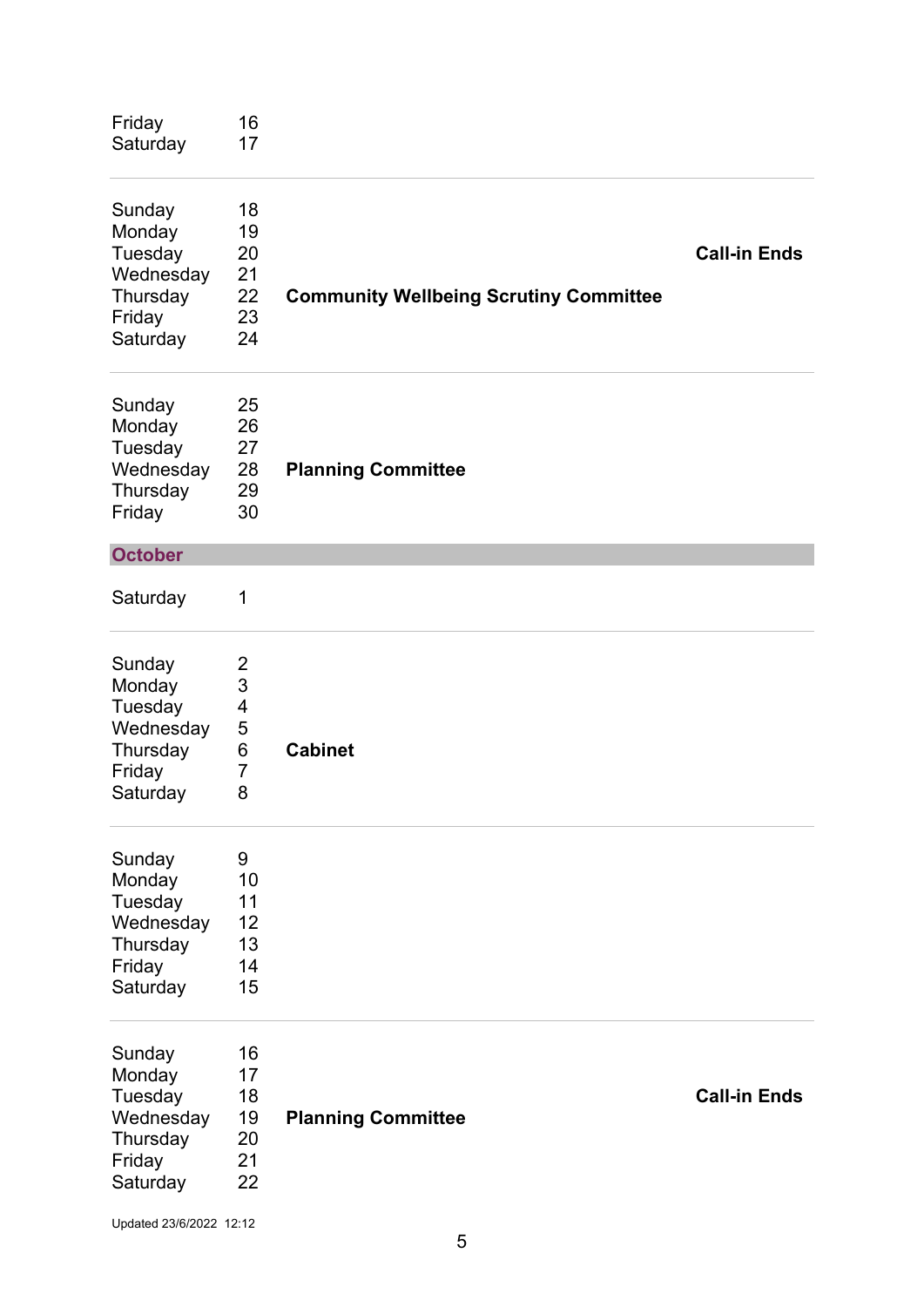<span id="page-7-0"></span>

| Sunday<br>Monday<br>Tuesday<br>Wednesday<br>Thursday<br>Friday<br>Saturday | 23<br>24<br>25<br>26<br>27<br>28<br>29          |                                                                                                                                                                            |
|----------------------------------------------------------------------------|-------------------------------------------------|----------------------------------------------------------------------------------------------------------------------------------------------------------------------------|
| Sunday<br>Monday                                                           | 30<br>31                                        |                                                                                                                                                                            |
| <b>November</b>                                                            |                                                 |                                                                                                                                                                            |
| Tuesday<br>Wednesday<br>Thursday<br>Friday<br>Saturday                     | 1<br>$\overline{\mathbf{c}}$<br>3<br>4<br>5     | <b>Cabinet</b>                                                                                                                                                             |
| Sunday<br>Monday<br>Tuesday<br>Wednesday<br>Thursday<br>Friday<br>Saturday | 6<br>$\overline{7}$<br>8<br>9<br>10<br>11<br>12 | <b>Planning Committee</b><br><b>Resources Scrutiny Committee</b>                                                                                                           |
| Sunday<br>Monday<br>Tuesday<br>Wednesday<br>Thursday<br>Friday<br>Saturday | 13<br>14<br>15<br>16<br>17<br>18<br>19          | <b>Economic Development and Planning Scrutiny Committee</b><br><b>Call-in Ends</b><br><b>Audit and Accounts Committee</b><br><b>Community Wellbeing Scrutiny Committee</b> |
| Sunday<br>Monday<br>Tuesday<br>Wednesday<br>Thursday<br>Friday<br>Saturday | 20<br>21<br>22<br>23<br>24<br>25<br>26          | Council (7.00pm)                                                                                                                                                           |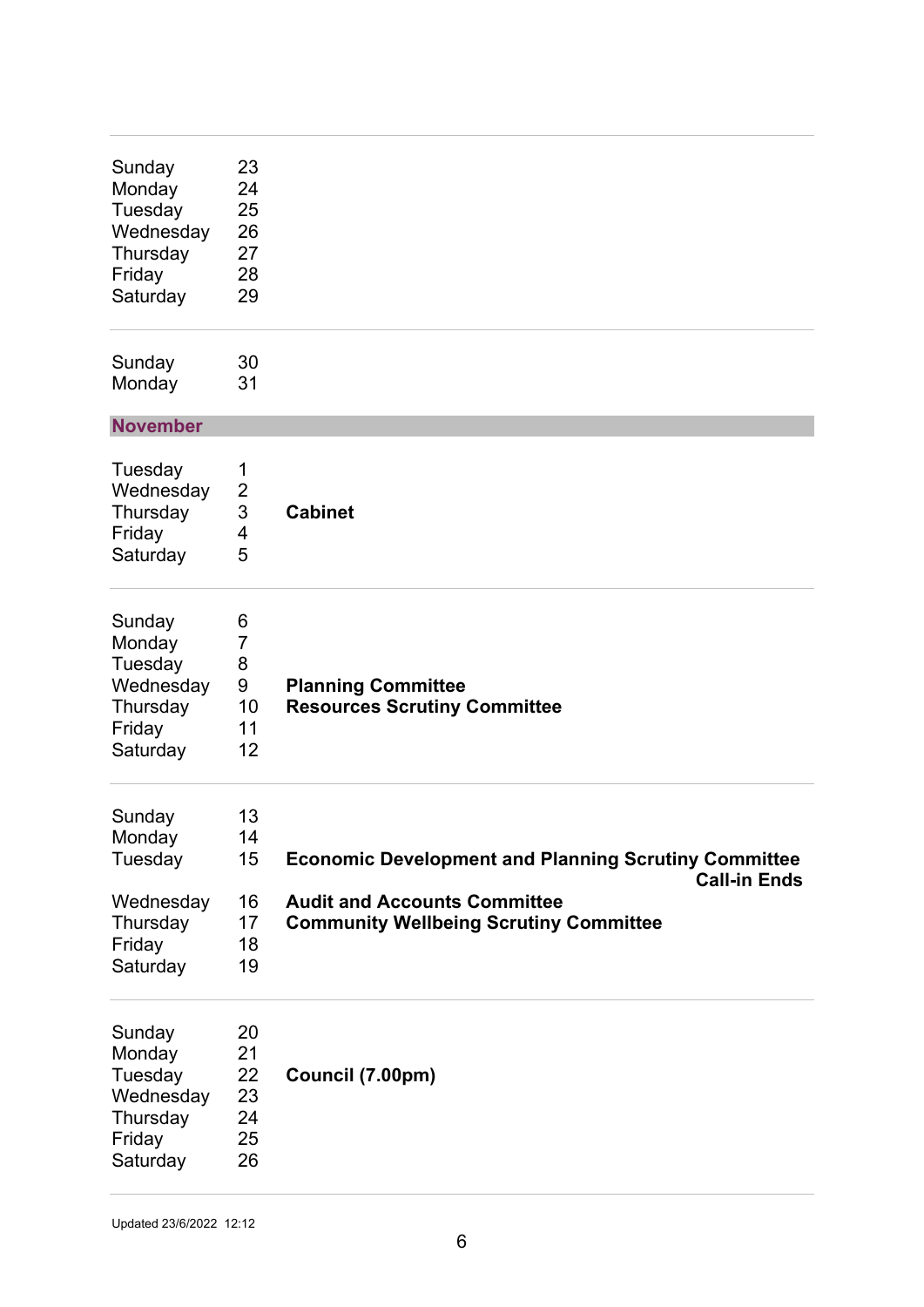<span id="page-8-0"></span>

| Sunday<br>Monday<br>Tuesday<br>Wednesday                                   | 27<br>28<br>29<br>30                          | <b>Planning Committee</b>                                        |                     |
|----------------------------------------------------------------------------|-----------------------------------------------|------------------------------------------------------------------|---------------------|
| <b>December</b>                                                            |                                               |                                                                  |                     |
| Thursday<br>Friday<br>Saturday                                             | 1<br>$\overline{2}$<br>3                      | <b>Cabinet</b>                                                   |                     |
| Sunday<br>Monday<br>Tuesday<br>Wednesday<br>Thursday<br>Friday<br>Saturday | 4<br>5<br>6<br>$\overline{7}$<br>8<br>9<br>10 |                                                                  |                     |
| Sunday<br>Monday<br>Tuesday<br>Wednesday<br>Thursday<br>Friday<br>Saturday | 11<br>12<br>13<br>14<br>15<br>16<br>17        |                                                                  | <b>Call-in Ends</b> |
| Sunday<br>Monday<br>Tuesday<br>Wednesday<br>Thursday<br>Friday<br>Saturday | 18<br>19<br>20<br>21<br>22<br>23<br>24        | <b>Planning Committee</b>                                        |                     |
| Sunday<br>Monday<br>Tuesday<br>Wednesday<br>Thursday<br>Friday<br>Saturday | 25<br>26<br>27<br>28<br>29<br>30<br>31        | <b>Christmas Day</b><br><b>Boxing Day</b><br><b>Bank Holiday</b> |                     |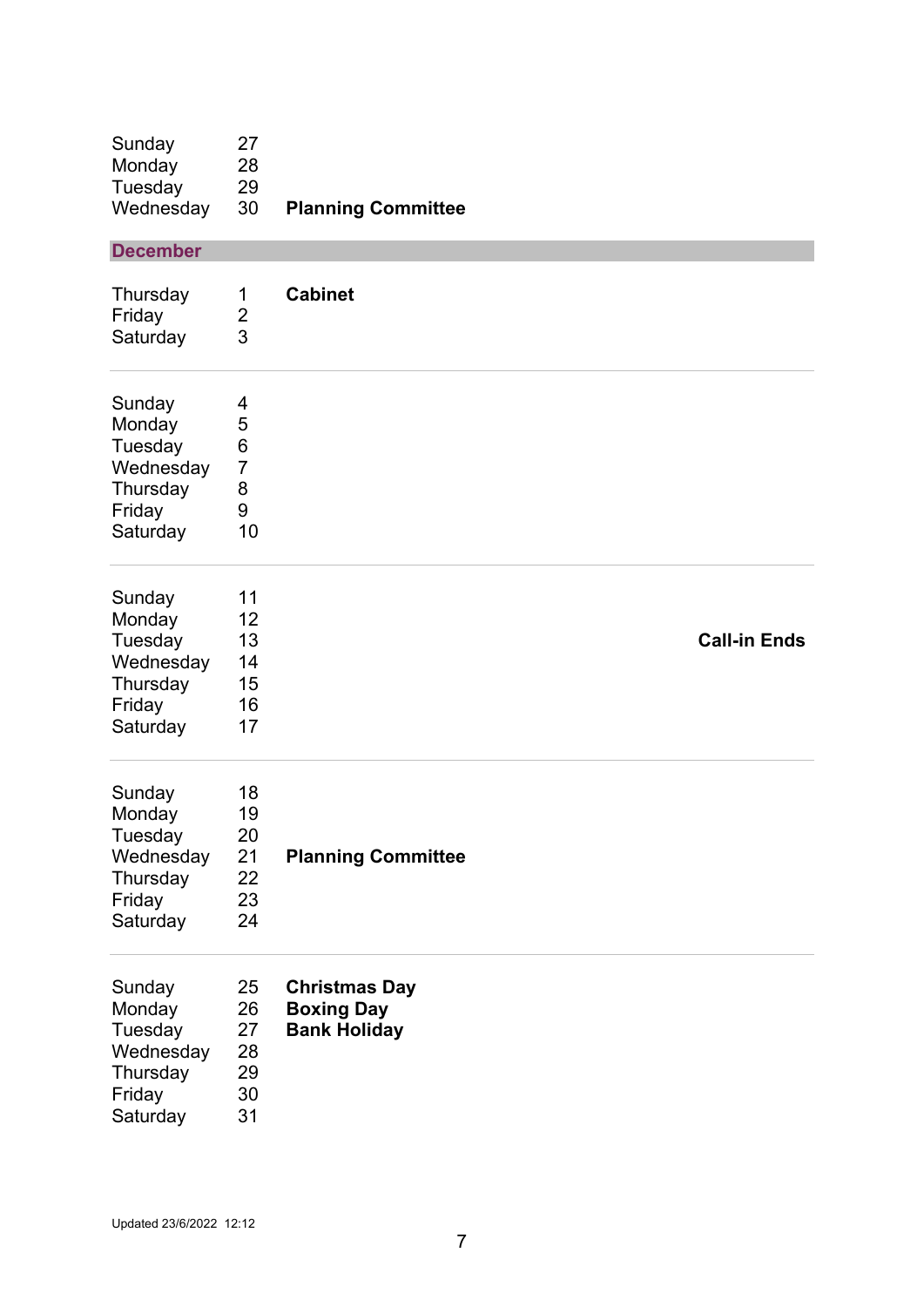## <span id="page-9-0"></span>**2023**

<span id="page-9-1"></span>

| <b>January</b>                                                             |                                                                                   |                                                                                                    |
|----------------------------------------------------------------------------|-----------------------------------------------------------------------------------|----------------------------------------------------------------------------------------------------|
| Sunday<br>Monday<br>Tuesday<br>Wednesday<br>Thursday<br>Friday<br>Saturday | 1<br>$\overline{2}$<br>$\ensuremath{\mathsf{3}}$<br>4<br>5<br>6<br>$\overline{7}$ | <b>Resources Scrutiny Committee</b><br><b>Economic Development and Planning Scrutiny Committee</b> |
| Sunday<br>Monday<br>Tuesday<br>Wednesday<br>Thursday<br>Friday<br>Saturday | 8<br>9<br>10<br>11<br>12<br>13<br>14                                              | <b>Community Wellbeing Scrutiny Committee</b><br><b>Planning Committee</b><br><b>Cabinet</b>       |
| Sunday<br>Monday<br>Tuesday<br>Wednesday<br>Thursday<br>Friday<br>Saturday | 15<br>16<br>17<br>18<br>19<br>20<br>21                                            | <b>Audit and Accounts Committee</b>                                                                |
| Sunday<br>Monday<br>Tuesday<br>Wednesday<br>Thursday<br>Friday<br>Saturday | 22<br>23<br>24<br>25<br>26<br>27<br>28                                            | <b>Call-in Ends</b><br>Council (7.00pm)                                                            |
| Sunday<br>Monday<br>Tuesday                                                | 29<br>30<br>31                                                                    |                                                                                                    |
| <b>February</b>                                                            |                                                                                   |                                                                                                    |
| Wednesday<br>Thursday<br>Friday<br>Saturday                                | 1<br>$\overline{2}$<br>3<br>$\overline{4}$                                        | <b>Planning Committee</b>                                                                          |
|                                                                            |                                                                                   |                                                                                                    |

<span id="page-9-2"></span>Updated 23/6/2022 12:12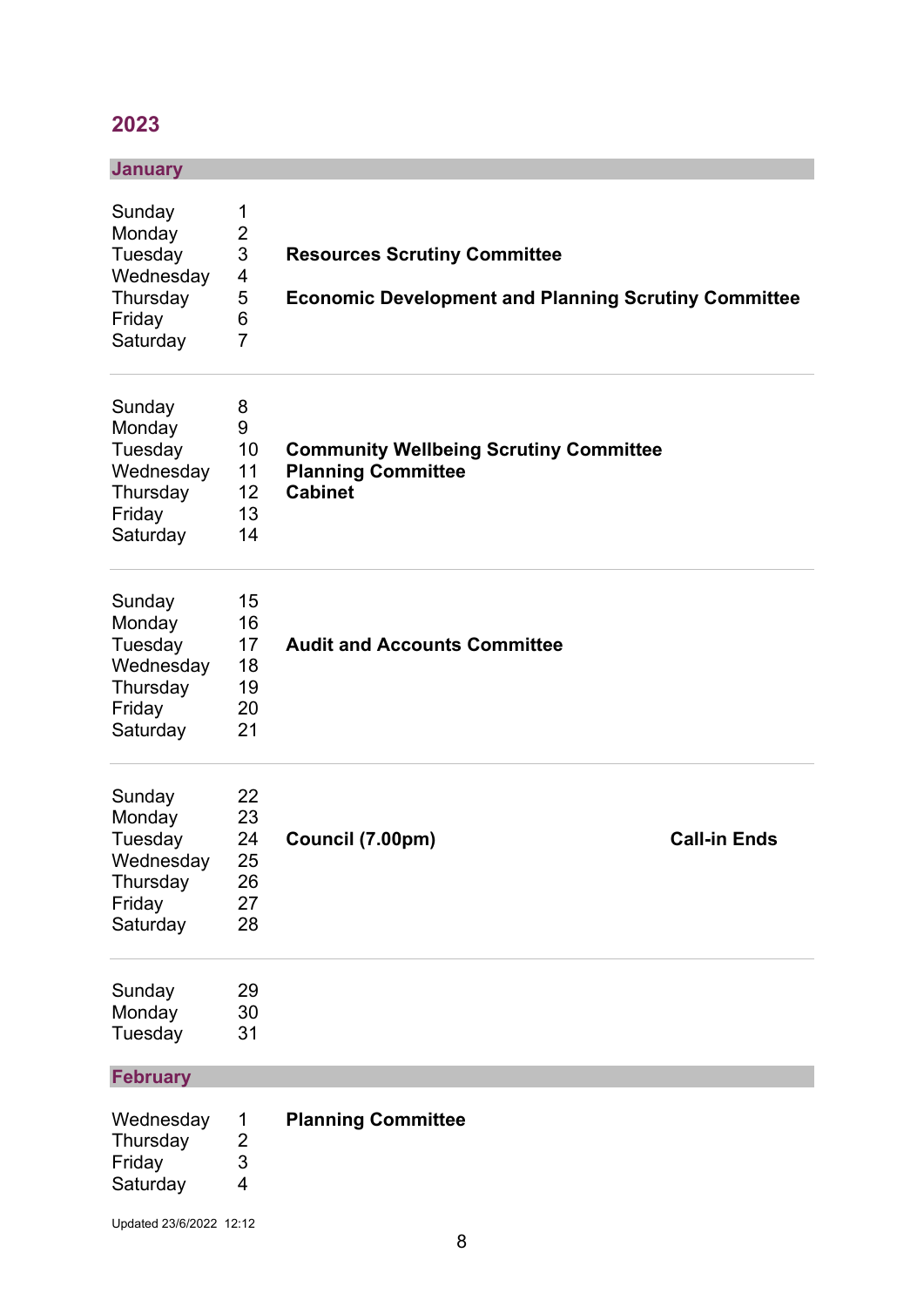<span id="page-10-0"></span>

| Sunday<br>Monday<br>Tuesday<br>Wednesday<br>Thursday<br>Friday<br>Saturday | 5<br>6<br>$\overline{7}$<br>8<br>9<br>10<br>11     | <b>Cabinet</b>                                                                |
|----------------------------------------------------------------------------|----------------------------------------------------|-------------------------------------------------------------------------------|
| Sunday<br>Monday<br>Tuesday<br>Wednesday<br>Thursday<br>Friday<br>Saturday | 12<br>13<br>14<br>15<br>16<br>17<br>18             |                                                                               |
| Sunday<br>Monday<br>Tuesday<br>Wednesday<br>Thursday<br>Friday<br>Saturday | 19<br>20<br>21<br>22<br>23<br>24<br>25             | <b>Call-in Ends</b><br>Council (7.00pm)<br><b>Planning Committee</b>          |
| Sunday<br>Monday<br>Tuesday                                                | 26<br>27<br>28                                     | <b>Resources Scrutiny Committee</b>                                           |
| <b>March</b>                                                               |                                                    |                                                                               |
| Wednesday<br>Thursday<br>Friday<br>Saturday                                | 1<br>$\frac{2}{3}$<br>4                            |                                                                               |
| Sunday<br>Monday<br>Tuesday<br>Wednesday<br>Thursday<br>Friday<br>Saturday | 5<br>$\,6$<br>$\overline{7}$<br>8<br>9<br>10<br>11 | <b>Economic Development and Planning Scrutiny Committee</b><br><b>Cabinet</b> |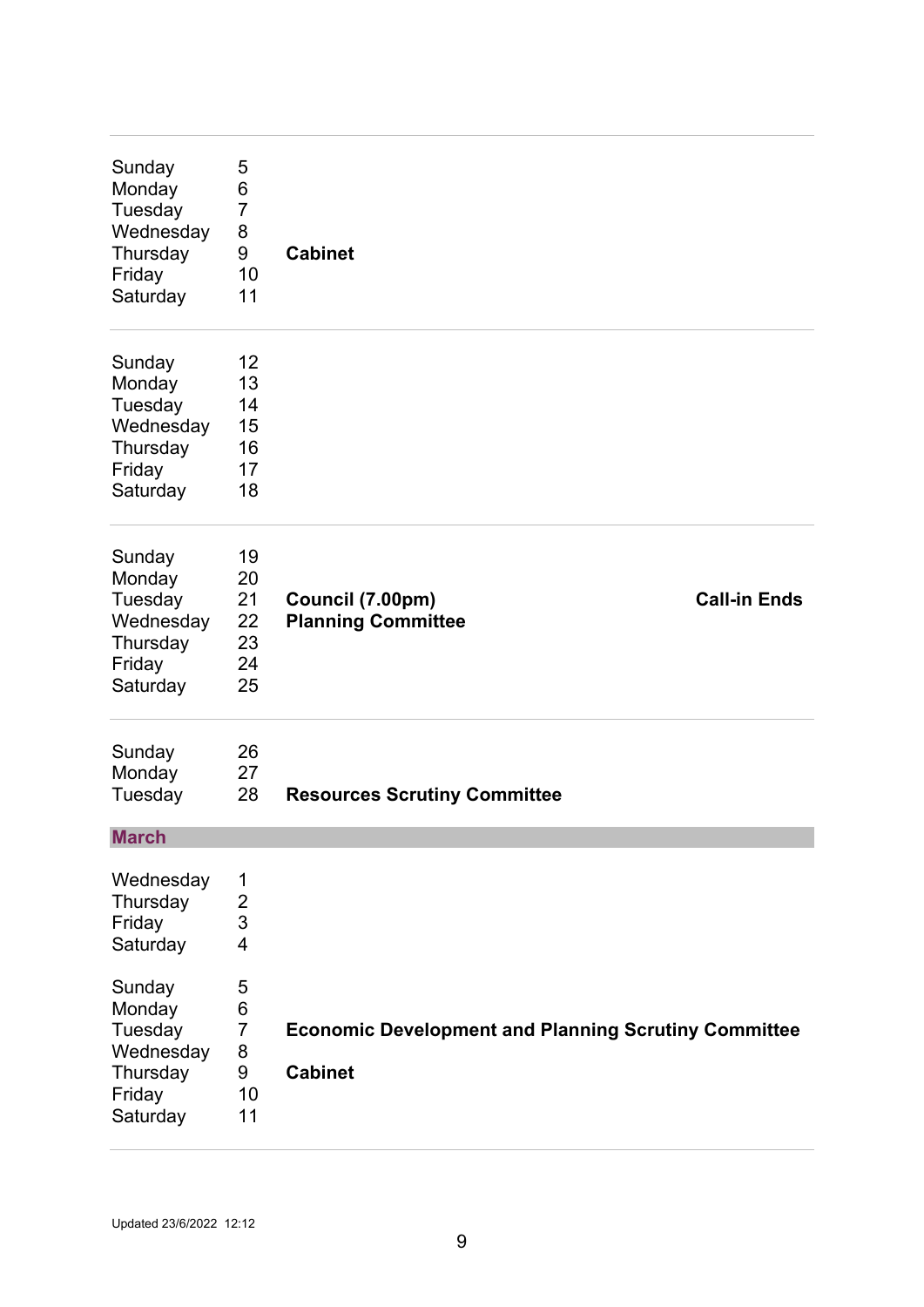<span id="page-11-0"></span>

| Sunday<br>Monday<br>Tuesday<br>Wednesday<br>Thursday<br>Friday<br>Saturday | 12<br>13<br>14<br>15<br>16<br>17<br>18           | <b>Planning Committee</b>                                                            |                     |
|----------------------------------------------------------------------------|--------------------------------------------------|--------------------------------------------------------------------------------------|---------------------|
| Sunday<br>Monday<br>Tuesday<br>Wednesday<br>Thursday<br>Friday<br>Saturday | 19<br>20<br>21<br>22<br>23<br>24<br>25           | <b>Audit and Accounts Committee</b><br><b>Community Wellbeing Scrutiny Committee</b> | <b>Call-in Ends</b> |
| Sunday<br>Monday<br>Tuesday<br>Wednesday<br>Thursday<br>Friday             | 26<br>27<br>28<br>29<br>30<br>31                 |                                                                                      |                     |
| <b>April</b>                                                               |                                                  |                                                                                      |                     |
| Saturday                                                                   | 1                                                |                                                                                      |                     |
| Sunday<br>Monday<br>Tuesday<br>Wednesday<br>Thursday<br>Friday<br>Saturday | 2<br>3<br>4<br>5<br>$\,6$<br>$\overline{7}$<br>8 | <b>Planning Committee</b><br><b>Cabinet</b><br><b>Good Friday</b>                    |                     |
| Sunday<br>Monday<br>Tuesday<br>Wednesday<br>Thursday<br>Friday<br>Saturday | 9<br>10<br>11<br>12<br>13<br>14<br>15            | <b>Easter Monday</b>                                                                 |                     |

#### Updated 23/6/2022 12:12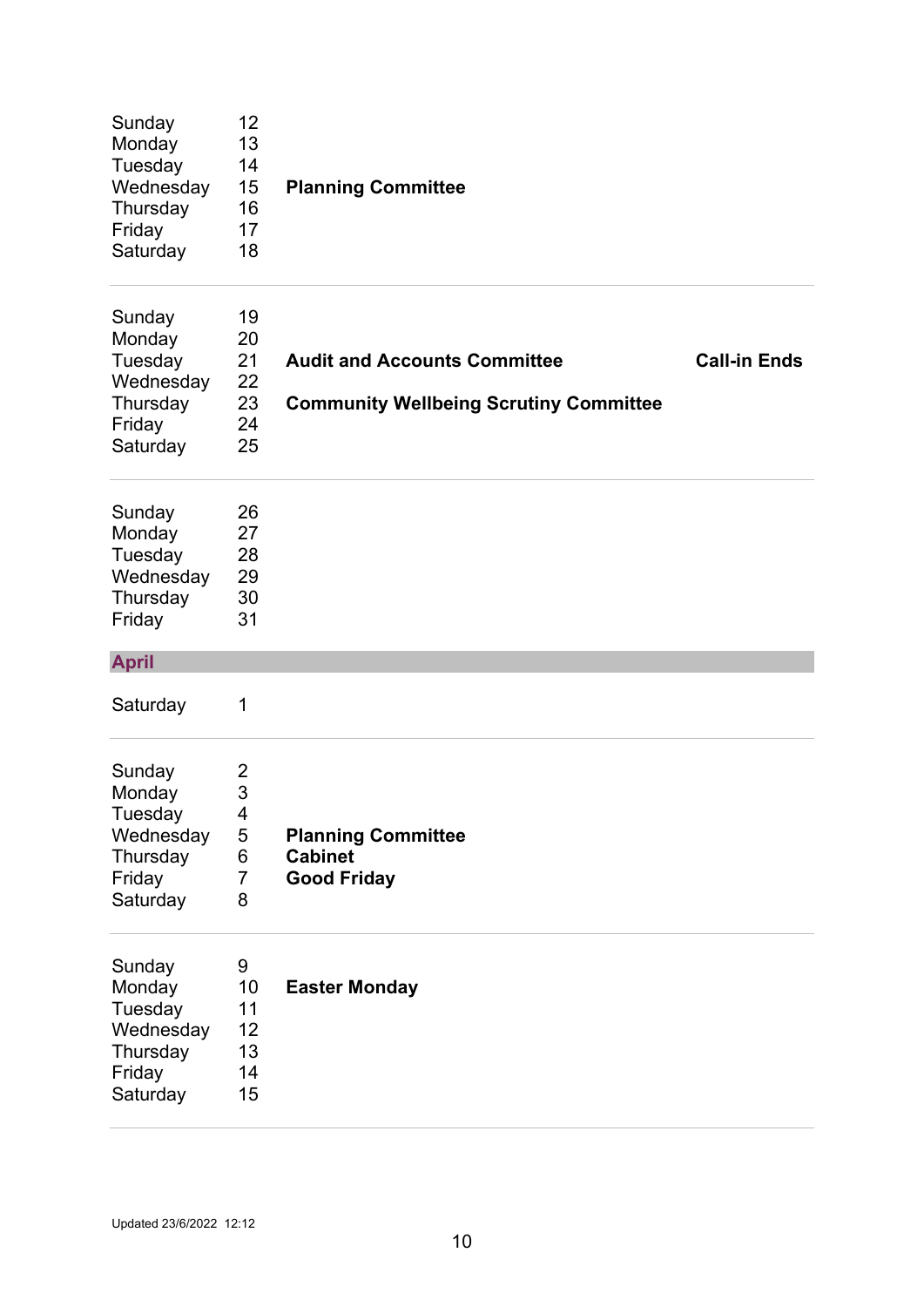<span id="page-12-0"></span>

| Sunday<br>Monday<br>Tuesday<br>Wednesday<br>Thursday<br>Friday<br>Saturday | 16<br>17<br>18<br>19<br>20<br>21<br>22  | Council (7.00pm)                                                             | <b>Call-in Ends</b> |
|----------------------------------------------------------------------------|-----------------------------------------|------------------------------------------------------------------------------|---------------------|
| Sunday<br>Monday<br>Tuesday<br>Wednesday<br>Thursday<br>Friday<br>Saturday | 23<br>24<br>25<br>26<br>27<br>28<br>29  | <b>Planning Committee</b>                                                    |                     |
| Sunday                                                                     | 30                                      |                                                                              |                     |
| <b>May</b>                                                                 |                                         |                                                                              |                     |
| Monday<br>Tuesday<br>Wednesday<br>Thursday<br>Friday<br>Saturday           | 1<br>$\overline{2}$<br>3<br>4<br>5<br>6 | <b>Bank Holiday</b><br><b>Cabinet</b><br><b>Borough and Parish Elections</b> |                     |
| Sunday<br>Monday<br>Tuesday<br>Wednesday<br>Thursday<br>Friday<br>Saturday | 7<br>8<br>9<br>10<br>11<br>12<br>13     | Council (Mayor Making) (10.30am)                                             |                     |
| Sunday<br>Monday<br>Tuesday<br>Wednesday<br>Thursday<br>Friday<br>Saturday | 14<br>15<br>16<br>17<br>18<br>19<br>20  | <b>Council (Appointments) (7.00pm)</b><br><b>Planning Committee</b>          | <b>Call-in Ends</b> |

#### Updated 23/6/2022 12:12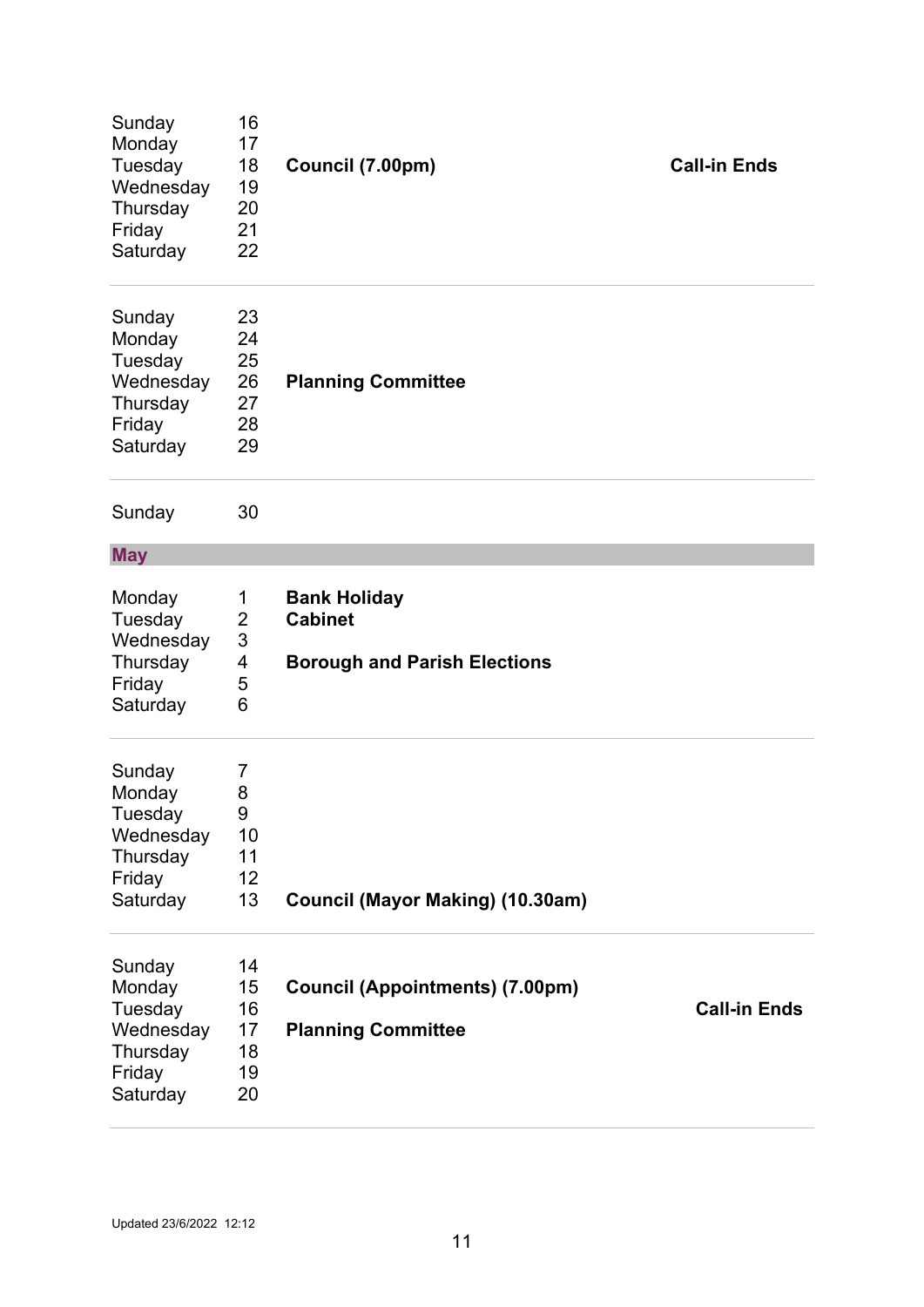| Sunday<br>Monday<br>Tuesday<br>Wednesday<br>Thursday<br>Friday | 21<br>22<br>23<br>24<br>25<br>26 |                     |  |  |
|----------------------------------------------------------------|----------------------------------|---------------------|--|--|
| Saturday                                                       | 27                               |                     |  |  |
| Sunday<br>Monday<br>Tuesday<br>Wednesday                       | 28<br>29<br>30<br>31             | <b>Bank Holiday</b> |  |  |

### <span id="page-13-0"></span>**NOTE: School Holidays 2022-2023**

- Monday 30 May Friday 3 June 2022 (Half Term)
- Thursday 21 July to Friday 2 September 2022 (Summer Holiday)
- Monday 5 September 2022 (Inset Day)
- Monday 24 October Friday 28 October 2022 (Half Term)
- Monday 19 December Monday 2 January 2023 (Christmas Holiday)
- Monday 20 February Friday 24 February 2023 (Half Term)
- Monday 3 April Friday 14 April 2023 (Easter Holiday)
- Monday 1 May 2023 (May Day)
- Monday 29 May Friday 2 June 2023 (Half Term)

#### Updated 23/6/2022 12:12